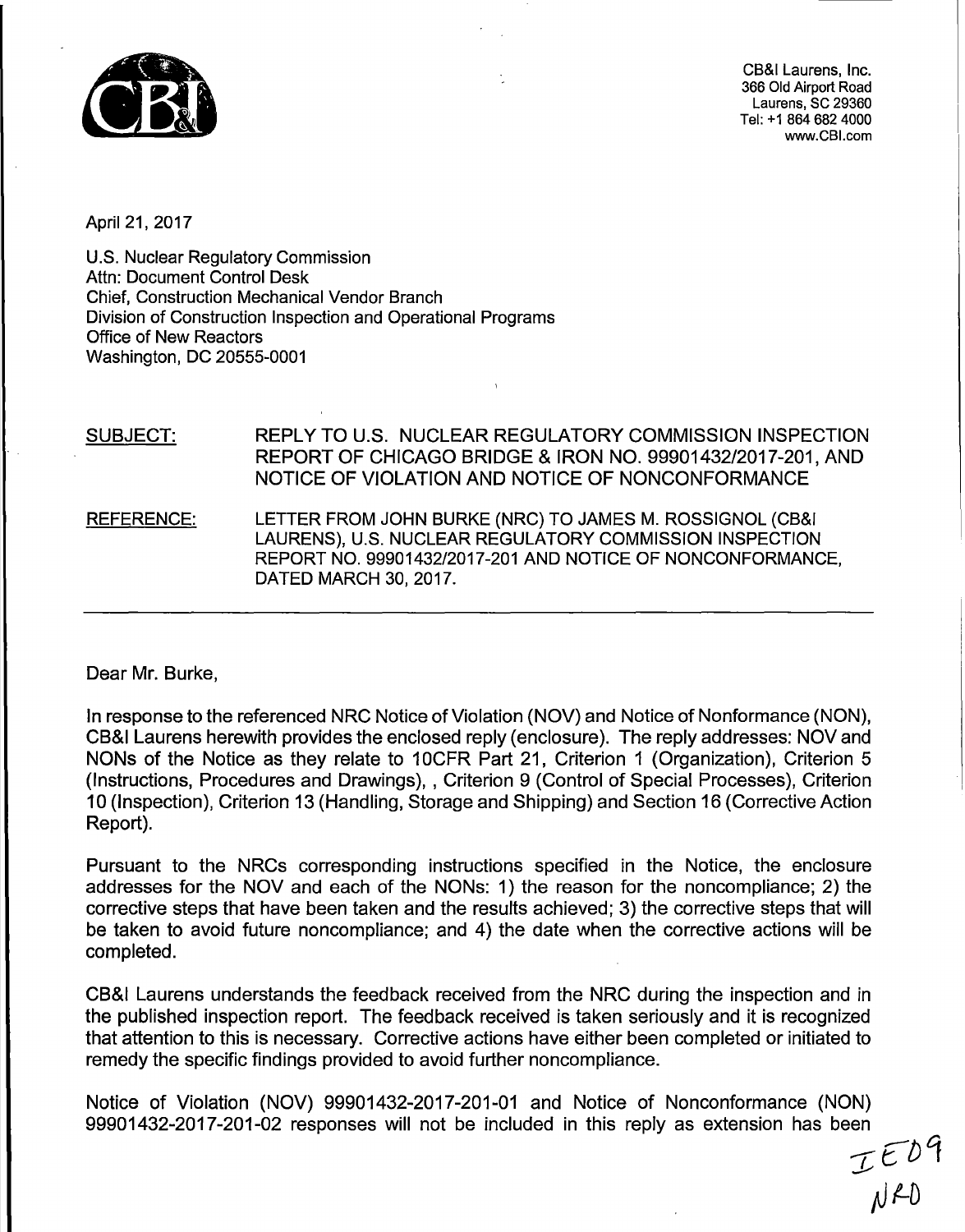

requested through extension request to the NRC on April 12, 2017. This extension has been requested an additional 90 days to perform needed inspections of delivered items and Root Cause Analysis of the Nonconformance related to Criterion 1 (Organization).

Should you have any questions regarding this submittal, please contact Matt Rossignol, Quality Manager, at (864) 683-3986.

Sincerely,

Prais Mutt

Matt Rossignol Quality Manager CB&I Laurens

Enclosure: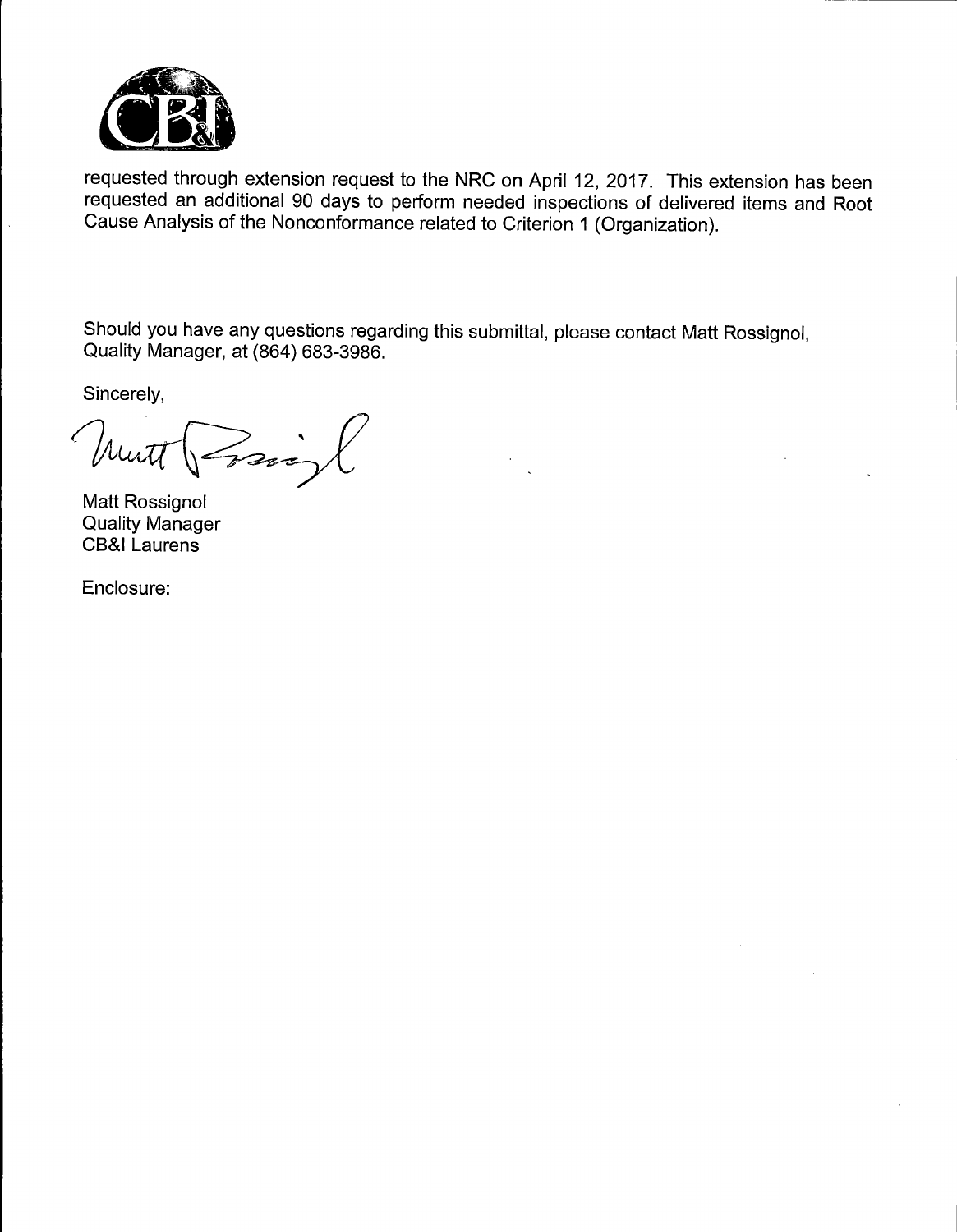

# Reply to Notice of Violation 99901432-2017-201-01

During a U.S. Nuclear Regulatory Commission (NRC) inspection conducted at the Chicago Bridge & Iron (hereafter referred to as CB&I Laurens) facility in Laurens, SC, from January 23, 2017, through January 27, 2017, a violation of NRC requirements was identified. In accordance with the NRC Enforcement Policy, the violation is listed below:

Title 10 of the Code of Federal Regulations (10 CFR) Part 21.21, "Notification of failure to comply or existence of a defect and its evaluation," Section (a)(1) requires "Each individual, corporation, partnership, dedicating entity, or other entity subject to the regulations in this part shall adopt appropriate procedures to evaluate deviations and failures to comply to identify defects and failures to comply associated with substantial safety hazards as soon as practicable, and, except as provided in paragraph (a)(2) of this section, in all cases within 60 days of discovery, in order to identify a reportable defect or failure to comply that could create a substantial safety hazard, were it to remain uncorrected."

Section 3.2.of CB&I Laurens' procedure BFS-QC-10CFR21, "Procedure for Compliance with 10CFR21/1 OCFR50.55 (e)," Revision 5, dated April 2, 2015, states, in part, that "If the QA Manager is unable to confirm that the deviation or failure to comply had been previously reported, he shall initiate a 10 CFR Part 21/10 CFR 50.55 (e) Evaluation Form (Exhibit C). The QA Manager shall forward a copy of the 10 CFR Part 21/10 CFR 50.55 (e) Evaluation Form to the General Manager and Project Manager and advise them that an evaluation will be conducted by CB&I Laurens or if it is determined that CB&I Laurens is not able to perform the evaluation, initiate action to notify the Purchaser to perform an evaluation of the deviation or failure to comply. The QA Manager shall complete the evaluation or obtain the evaluation results from the Purchaser."

Contrary to the above, as of January 27, 2017, CB&I Laurens failed to adequately evaluate a deviation potentially associated with a substantial safety hazard in accordance with 10 CFR 21.21(a)(1). Specifically, corrective/preventive action report No. 584 states, in part, that "The Quality Control Manager made a determination that certain UT [ultrasonic testing] documents were completed outside of the expectations of the procedure. A senior CBIL [Chicago Bridge and Iron Laurens] QC [Quality Control] Specialist was suspended pending ERB [Employee Review Board] action for falsification of UT Test records." CB&I Laurens proceeded to perform an investigation and determined that a Senior Quality Control (QC) Specialist had falsified ultrasonic testing (UT) test records. Rather than performing a new Part 21 evaluation, CB&I Laurens took credit for a Part 21 evaluation that was previously performed as part of a root cause analysis to determine if there was widespread falsification of records at CB&I Laurens. However, the root cause analysis did not specifically evaluate whether the falsification of UT test records could create a substantial safety hazard on any piping spools that had been delivered.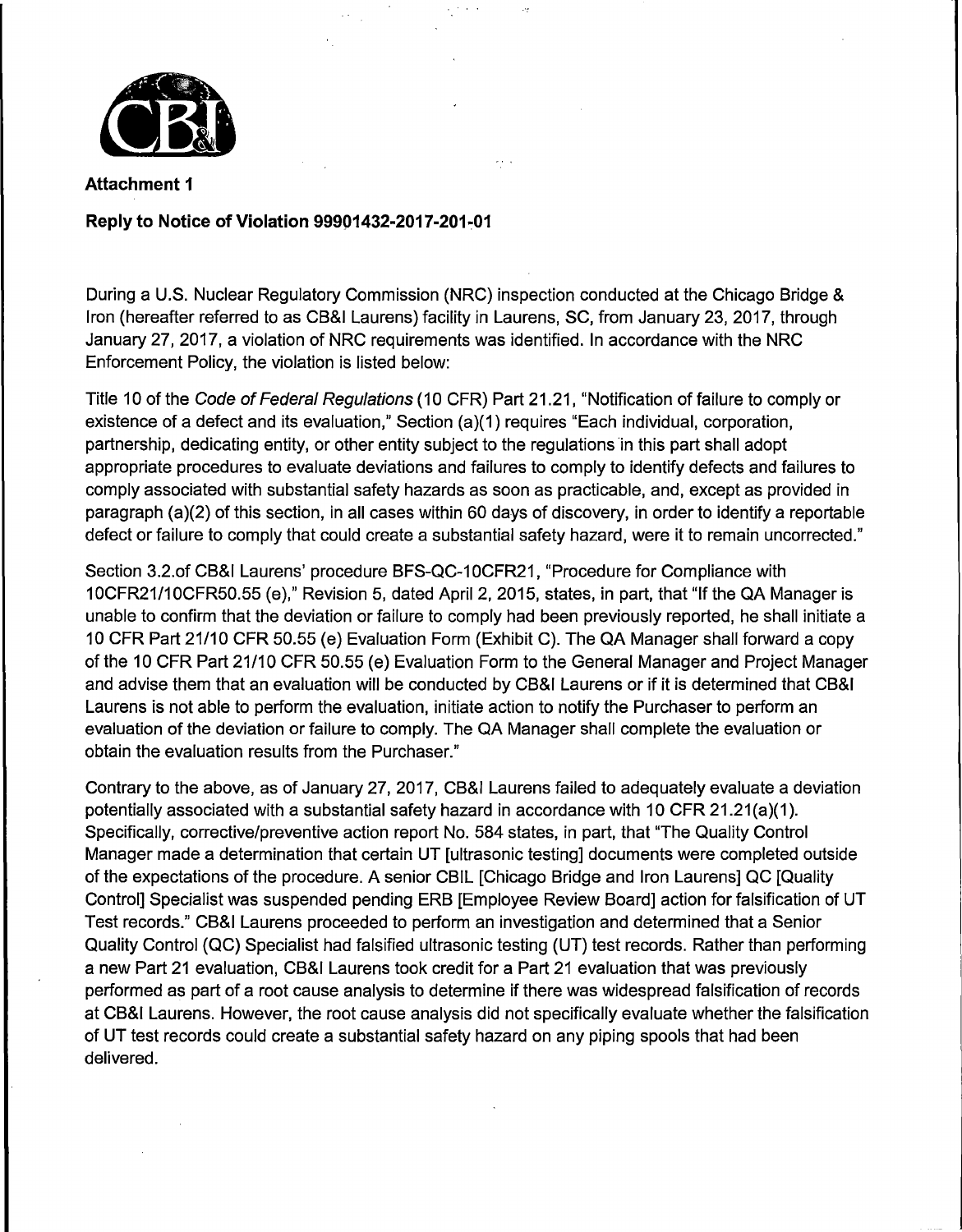

**Reason for Violation** 

A Corrective Action Report (CAR) 584 was initiated when this issue was originally brought to light back in March 2015. It is believed that an investigation was conducted at that time including a Part 21 analysis and extent of condition. Upon review of CAR 584 by the NRC it was discovered that the Part 21 analysis and other related analysis for this CAR were not included in the records. The records could not be located during the NRC inspection. It is not known at this time what occurred to cause these records to be unavailable.

## **Corrective actions taken**

Corrective Action Report CAR-2017-048 has been initiated to document the actions that should have been included in CAR 584. Along with this, an Interim Report was submitted to the NRC on April 10, 2017, to address the evaluation not being completed within the 60 day period.

The extent of condition that was determined for potentially affected delivered spools is 100 total, ·and the list of potentially affected spools has been provided to the purchaser to begin coordination of needed inspections to support evaluation for reportability.

# **Corrective actions that will be taken**

Ultrasonic Testing (UT} Thickness inspection of delivered spools is planned to be performed, along with any other actions determined through the evaluation of the violation. Extension has been requested as of April 12, 2017 for an additional 90 days to complete the inspections, analyses and evaluation.

## **Date when full compliance will be achieved**

Full compliance will be achieved when the evaluation of the identified conditions is completed. This is currently expected to occur by July 28, 2017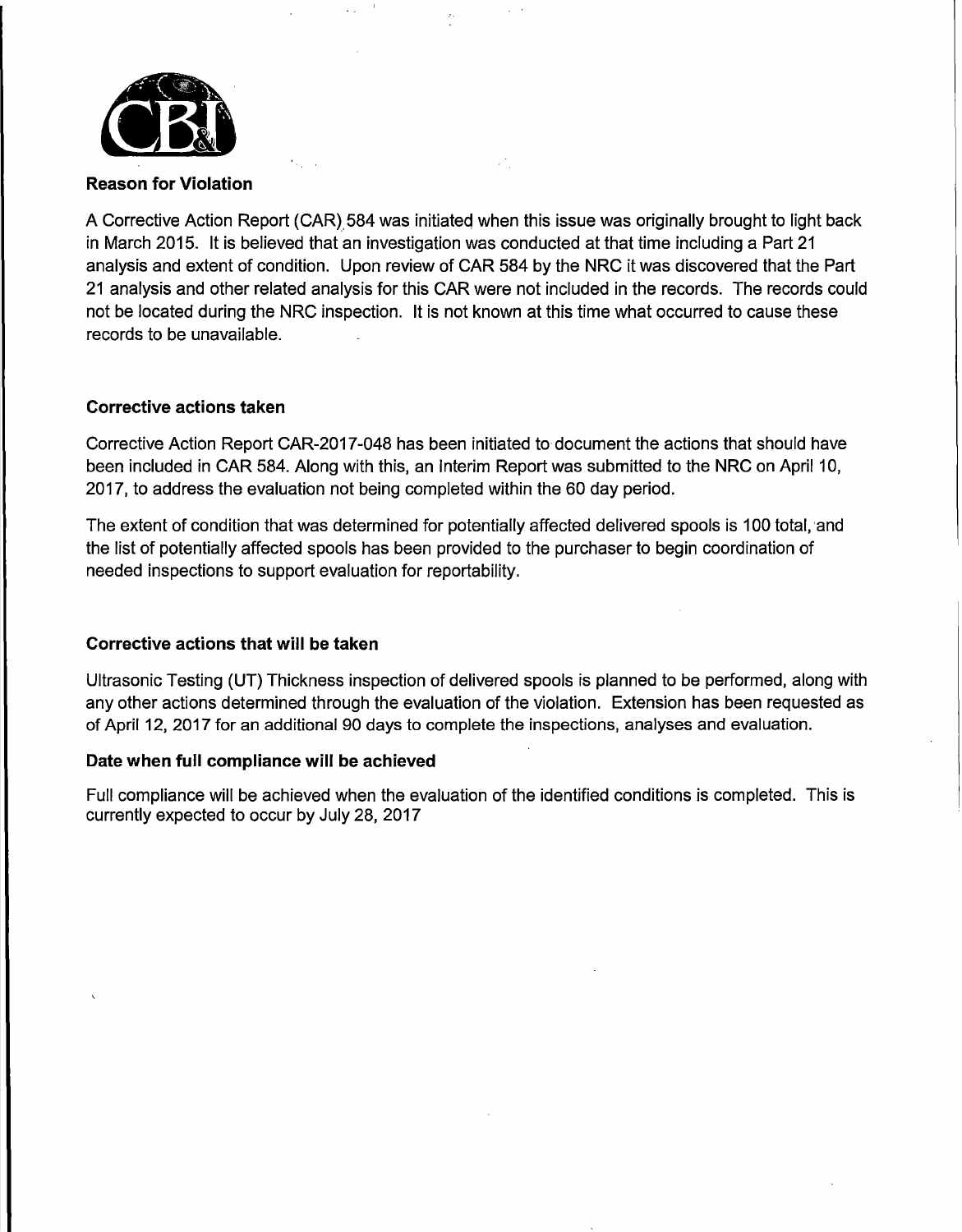

# **Reply to Notice of** Nonconform~nce **99901432/2017-201-02**

Based on the results of a U.S. Nuclear Regulatory Commission (NRC) inspection conducted at the Chicago Bridge & Iron (hereafter referred to as CB&I Laurens) facility in Laurens, SC, from January 23, 2017, through January 27, 2017, it appears that CB&I Laurens did not conduct certain activities in accordance with NRC requirements that were contractually imposed upon CB&I Laurens by its customers or NRC licensees:

 $\rightarrow$ 

Criterion I, "Organization," of Appendix B, "Quality Assurance Program Criteria for Nuclear Power Plants and Fuel Reprocessing Plants," to Title 10 of the Code of Federal Regulations (10 CFR) Part 50, "Domestic Licensing of Production and Utilization Facilities," states, in part, that "The quality assurance functions are those of (1) assuring that an appropriate quality assurance program is established and effectively executed; and (2) verifying, such as by checking, auditing, and inspecting, that activities affecting the safety-related functions have been correctly performed."

Section 4.2.1 of CBIL-QAM-001 states, in part, that "The Plant Manager of CBIL is responsible for the establishment of the facilities for and overall operation of CBIL including but not limited to buildings, workspace, utilities, process equipment, and transport services." In addition, Section 4.2.9 states, in part, that the "Quality Assurance Manager is responsible for the administration and implementation of the Quality functions as described in this Manual, and reporting regularly to the Plant Manager on the effectiveness of the QA Program."

Contrary to the above, as of January 27, 2017, CB&I Laurens failed to ensure that portions of the quality assurance program were effectively executed, and failed to verify that activities affecting safetyrelated functions have been correctly performed. Specifically, CB&I Laurens failed to take timely and effective corrective actions to address several conditions adverse to quality and failed to adequately perform fabrication activities identified during the inspection. This included the implementation of quality activities in accordance with approved procedures and the oversight of suppliers. CB&I Laurens implemented a stop work order in March 2015 pending an evaluation of programmatic deficiencies and 10 CFR Part 21, "Reporting Defects and Noncompliance," issues, however, the findings described below demonstrate that CB&I Laurens is still not implementing an adequate quality assurance program in accordance with the requirements of Appendix B to 10 CFR Part 50.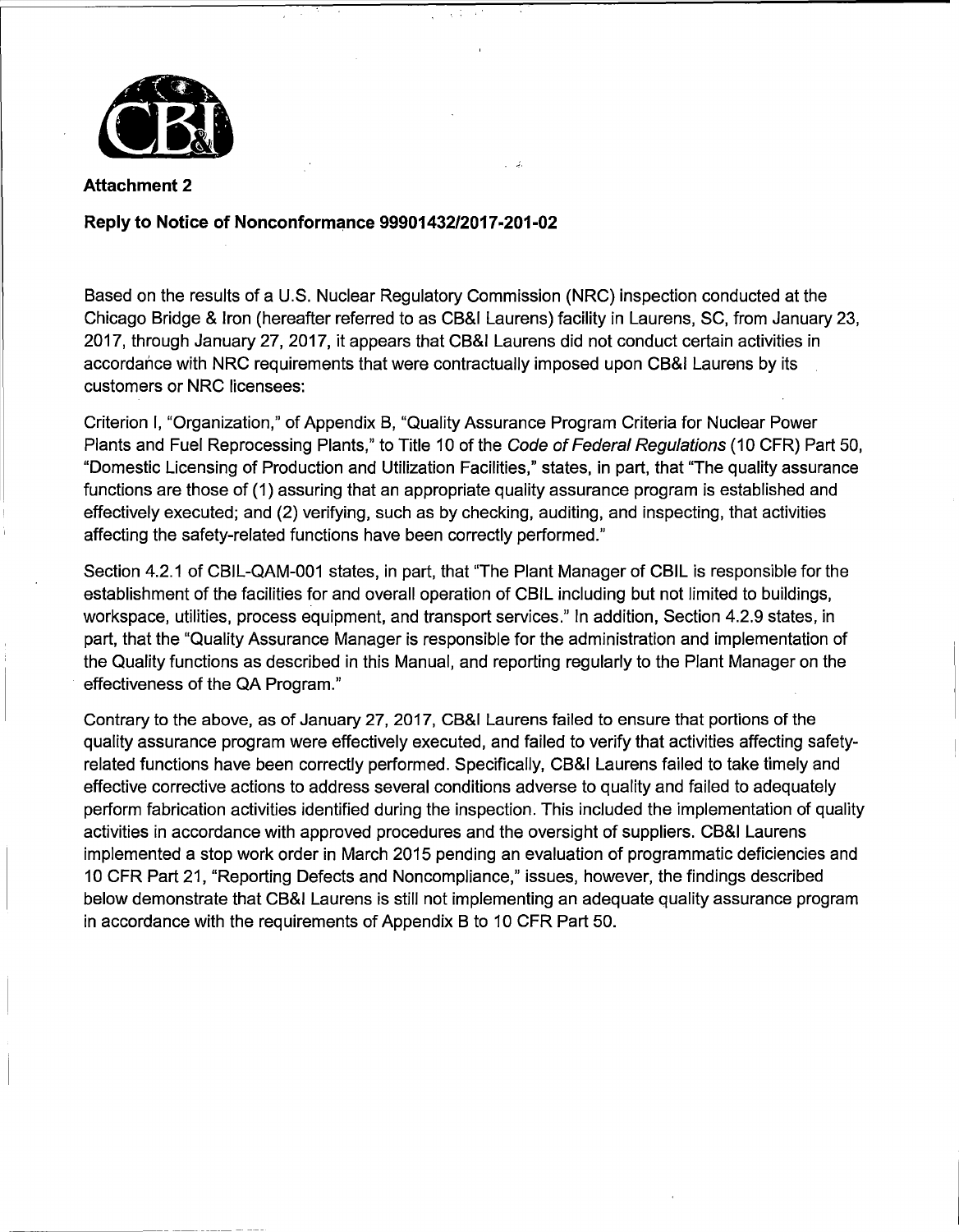

The reason for this noncompliance will be determined through Root Cause Analysis (RCA) and documented in CB&I Laurens corrective action report CAR-2017-061. An extension of the due date for this response has been requested in accordance with the instructions in the NRG letter. The requested due date is July 28, 2017.

## **Corrective actions taken**

CB&I Laurens issued CAR-2017-061 to address this issue.

# **Corrective actions that will be taken**

It is planned that a Root Cause Analysis (RCA) will be performed by personnel external to CB&I Laurens, and any subsequent actions will be determined through review of the results of the RCA. This RCA is also intended to be sufficiently comprehensive to facilitate determining the reasons for the procedural adherence issues identified by the NRG and also identification of planned actions for those issues.

# **Date when full compliance will be achieved**

It is expected that the RCA will be completed by July 28, 2017. Additional actions will be identified at that time.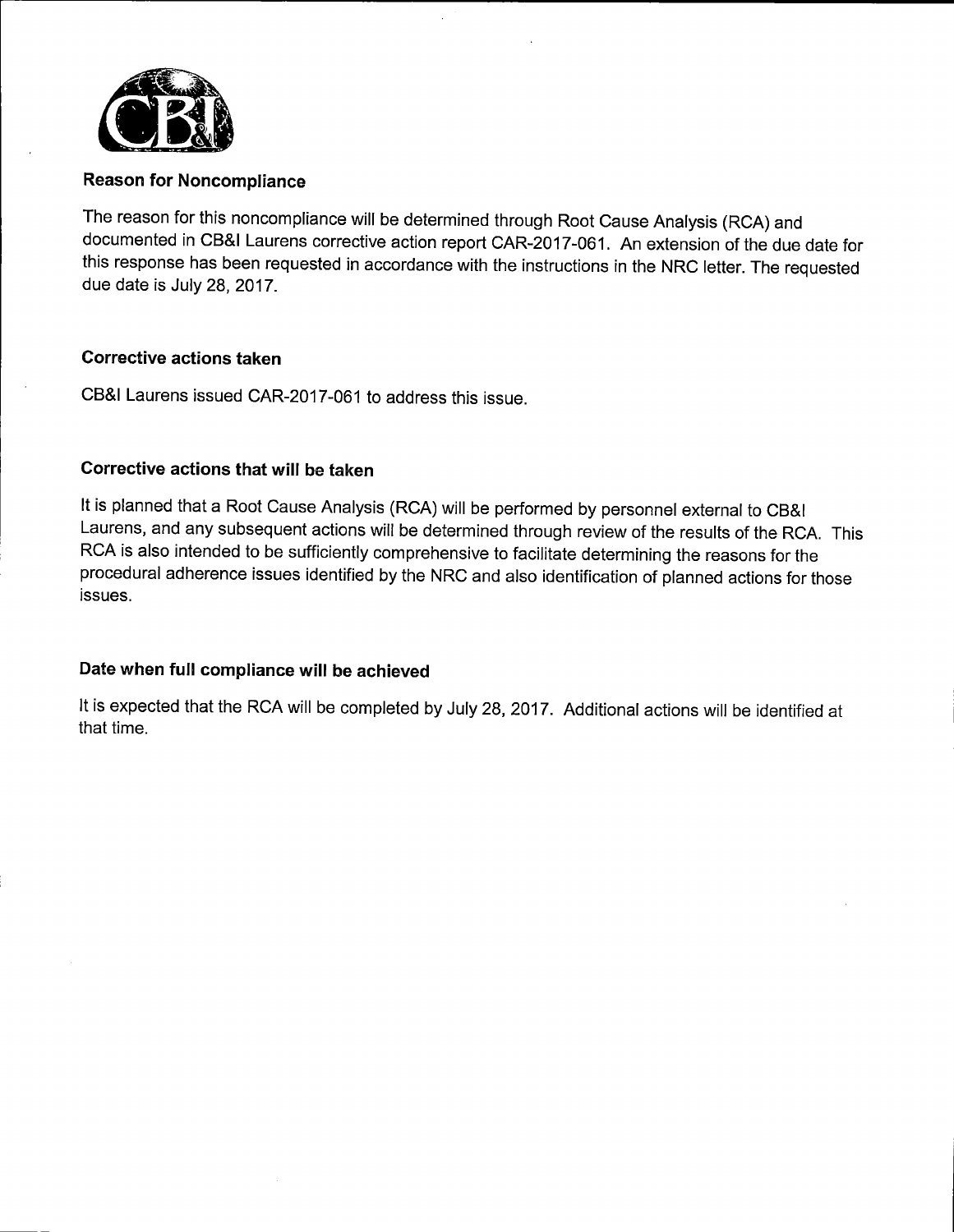

#### **Reply to Notice of Nonconformance 99901432/2017-201-03**

Criterion IX, "Control of Special Processes,'' of Appendix 8 to 10 CFR Part 50 states that "Measures shall be established to assure that special processes, including welding, heat treating, and nondestructive testing, are controlled and accomplished by qualified personnel using qualified procedures in accordance with applicable codes, standards, specifications, criteria, and other special requirements."

Section 2.3.5 of CB&I Laurens' Procedure BFS-NWC-1 AD, "Nuclear Welding Material Control AP1000 Addendum," Revision 2, dated April 14, 2016, states that "Welding materials with different heat numbers shall be kept separated." In addition, Section 2.3.3 states that 'This [nuclear filler metal storage] area shall be controlled by the Tool Room Attendant." Furthermore, Section 2.3.12 states that "The Bay Foreman is responsible for the recording of the heat/lot number of the welding materials used for a specific weld joint in the applicable spaces on the shop traveler."

Contrary to the above, as of January 27, 2017, CB&I Laurens failed to assure that special processes were controlled and accomplished using qualified procedures in accordance with specifications and acceptance criteria. Specifically, while witnessing a welder preparing for a welding job, the NRC inspection team noted that the Tool Room Attendant allowed the welder to take out his own filler metal and did not verify the heat numbers and amount of filler metal removed from the storage area. In addition, both the filler metal storage area and the welder's filler metal holder had different heats of filler metal that were not separated as required by BFS-NWC-1 AD. When asked for the requirements for the issuance of the filler metal, the Tool Room Attendant was not aware of the specific requirements and did not have immediate access to BFS-NWC-1 AD. Filler metal control is required to assure that each heat of material is documented in the associated traveler and that the correct filler material is used.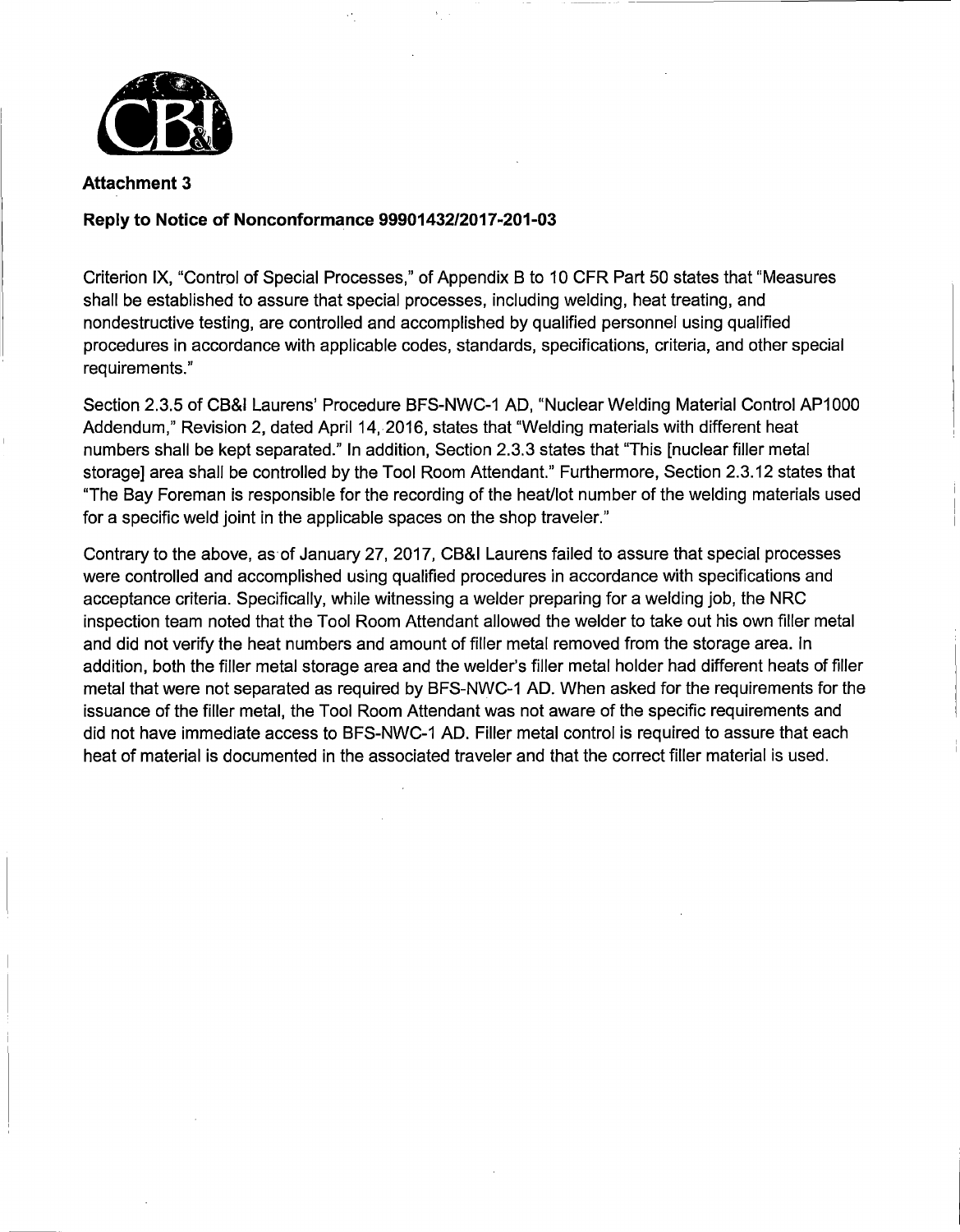

The reason for this noncompliance was a human performance issue, failure to follow procedure.

 $\langle \mathcal{A}, \mathcal{A} \rangle$ 

#### **Corrective actions taken**

CB&I Laurens issued a corrective action report (CAR-2017-026) to address this issue at the time the issue was identified by the NRC Inspectors on January 25, 2017.

A stand-down was conducted the day after the issue was identified to be sure all welders and rod storage attendants were aware of the problem and trained on what was done incorrectly and how the distribution of nuclear weld material should have been conducted in accordance with procedural requirements.

Access to the storage area has been restricted during the process of rod distribution and postings identifying qualified individuals to distribute weld filler have been applied at filler material issuance entrances. Subsequent measures included reconfiguring the trays used for storing returned weld filler stubs to ensure they cannot be inadvertently mixed along with issuance of multiple rod holders to welders to ensure that heat number segregation is maintained when more than one size of filler material is issued.

It should be noted that although procedural requirements were not met, material traceability was not brought into question due to all filler material in the storage area being acceptable safety related material. All filler material in the storage area consisted of one heat per size, all of which being acceptable for use in welding.

Weld rod storage, issuance and control has been added to the CB&I Laurens surveillance schedule to be surveilled at a monthly interval.

## **Corrective actions that will be taken**

Additionally, the issue of procedural adherence will be addressed within the RCA for CAR-2017-061.

#### **Date when full compliance will be achieved**

Full compliance was achieved on April 15, 2017, after completion of actions to correct the conditions and causes associated with CAR-2017-026.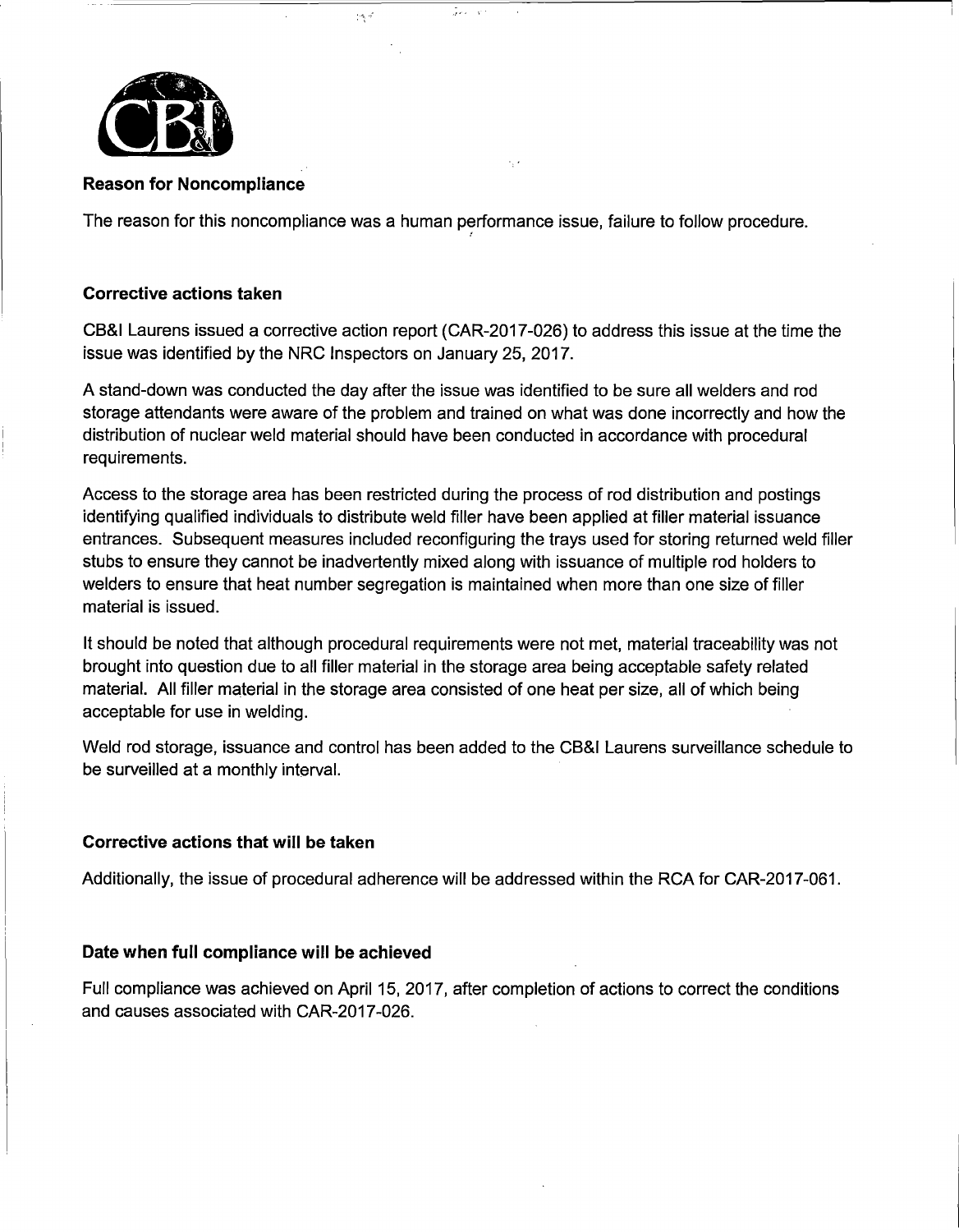

## **Reply to Notice of Nonconformance 99901432/2017-201-04**

Criterion X, "Inspection," of Appendix B to 10 CFR Part 50, states, in part, that "A program for inspection of activities affecting quality shall be established and executed by or for the organization performing the activity to verify conformance with the documented instructions, procedures, and drawings for accomplishing the activity. Examinations, measurements, or tests of material or products processed shall be performed for each work operation where necessary to assure quality. If inspection of processed material or products is impossible or disadvantageous, indirect control by monitoring processing methods, equipment, and personnel shall be provided."

Section 6.0 of CB&I Lauren's procedure SP-VT-1, "Examination (Inspection)," Revision 3, dated January 19, 2011, states that "Tools utilized for visual examination shall be, but not limited to tape measure, square, fillet gauges, high low gauges, depth gages, machinist rule, etc." In addition, Section 7.0, "Examination of Fit-up," states the following should be verified:

- "7.2 Proper root gap prior to welding. (Ref. Shaw WPS GEN)
- 7.3 Tolerable mismatch of adjoining parts to be welded. (Ref. Shaw WPS GEN)
- 7.4 Proper angular alignment of mating parts. (Ref. Shaw WPS GEN)."

CB&I Laurens Job Instruction BFS-J1-1, "General Fabrication Procedure," Revision 11, dated July 8, 2016, specifies a root gap of 5/32 inches for manual welding and 3/32 inches for mechanized welding. Westinghouse Electric Company's (WEC) design specification APP-GW-007, "AP1000 Specification for Shop Fabricated Piping," Revision 7, references drawing No. APP-GW-VFY-001, Revision 5, which states, in part, that "the maximum offset shall be 3/32 inches at one point on the weld joint."

Contrary to the above, as of January 27, 2016, CB&I Laurens failed to inspect the fit-up of weld No. 10 on piping spool SV4-RCS-PLW-03D for Vogtle Electric Generating Plant (VEGP) Unit 4 in accordance with the documented instructions to assure quality. Specifically, the QC inspector did not verify that the dimension of the root gap and inside diameter offset/misalignment were within the drawing specifications using the appropriate measuring device or gauge. Instead, the QC inspector relied on visual estimation based on experience only to determine if the required dimensions were met, and signed the fit-up inspections on the traveler as meeting the requirements of BFS-J1-1. By not properly inspecting the fit-up of the weld utilizing the required measuring devices or gauges, the weld is of indeterminate quality and may result in a welder and/or a weld procedure not being properly qualified for those specific fit-up dimensions.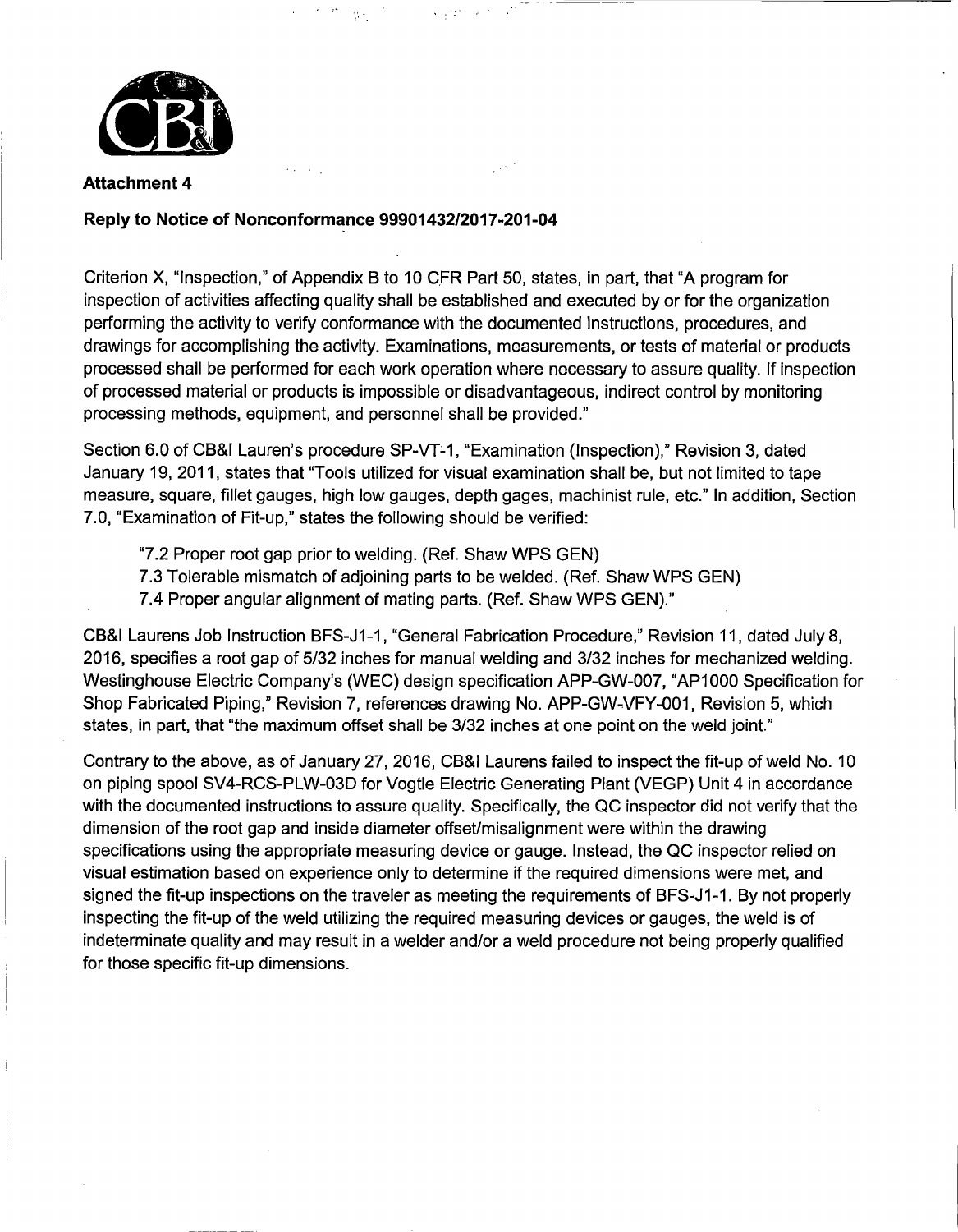

The reason for this noncompliance was a human performance issue, failure to follow procedure.

 $3 - 1$ 

#### **Corrective actions taken**

CB&I Laurens issued a corrective action report (CAR-2017-027) to address at the time the issue was identified by the NRC Inspectors. The fit up in question was also re-inspected by the inspector and was verified to be acceptable with proper tools. A nonconformance report (NCR 17-372) was generated with a radiograph of the weld in question. The weld was found to be acceptable. Along with these actions, a stand down was performed with all VT inspectors to re-iterate procedural requirements, specific re-training on expectations and usage of inspection gauges and to discuss the event that occurred during the NRC inspection. All inspectors were also verified to have proper gauges and that they have been documented as issued and in their control.

#### **Corrective actions that will be taken**

Additionally, the lack of procedural adherence will be addressed within the overarching RCA for CAR-2017-061.

#### **Date when full compliance will be achieved**

Full compliance was achieved on April 12, 2017, after completion of actions to correct the conditions and causes associated with CAR-2017-027.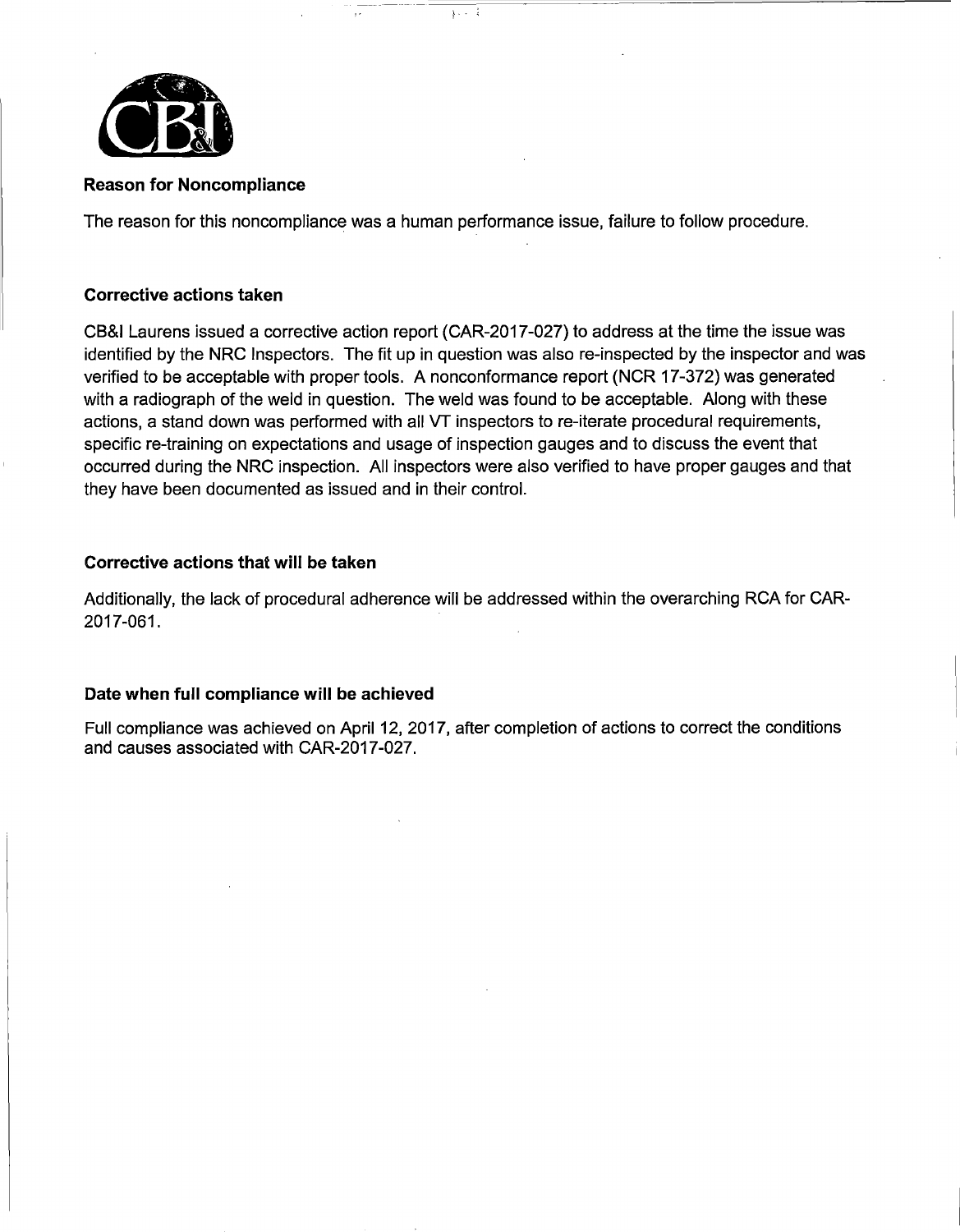

## **Reply to Notice of Nonconformance 99901432/2017-201-05**

 $\sqrt{3} \rightarrow 2$ 

Criterion XIII, "Handling, Storage and Shipping," of Appendix 8 to 10 CFR Part 50, states that "Measures shall be established to control the handling, storage, shipping, cleaning and preservation of material and equipment in accordance with work and inspection instructions to prevent damage or deterioration. When necessary for particular products, special protective environments, such as inert gas atmosphere, specific moisture content levels, and temperature levels, shall be specified and provided."

- - --- -----,

Section 2.1.4, "Protecting Final Surfaces," of WEC Technical Specification No. APP-GW-Z0-602, "Cleaning and Cleanliness Requirements for Equipment for Use in Nuclear Supply and Associated Systems," Revision 3, dated February 18, 2013, states, in part, that "Final surfaces shall be protected with foreign material exclusion (FME) barriers during all processing." In addition, Section 3.9.1, "Protection of Final Cleaned Surfaces/Installed Components," states that ''Temporary plugs shall be installed in component openings."

Contrary to the above, as of January 27, 2016, CB&I Laurens failed to control the storage, cleaning and preservation of material and equipment in accordance with work and inspection instructions to prevent damage or deterioration. Specifically, CB&I Laurens did not maintain cleanliness of numerous piping spools, including valves that have inaccessible areas, by not installing end cap plugs after final cleaning. The final cleaned piping spools were in an area that had no personnel, the building doors were open with wind blowing dirt into the building, and was observed to be in this condition for at least two days. Loss of cleanliness can affect the components ability to resist degradation and affect the maintenance of the plant chemistry in the safety related systems.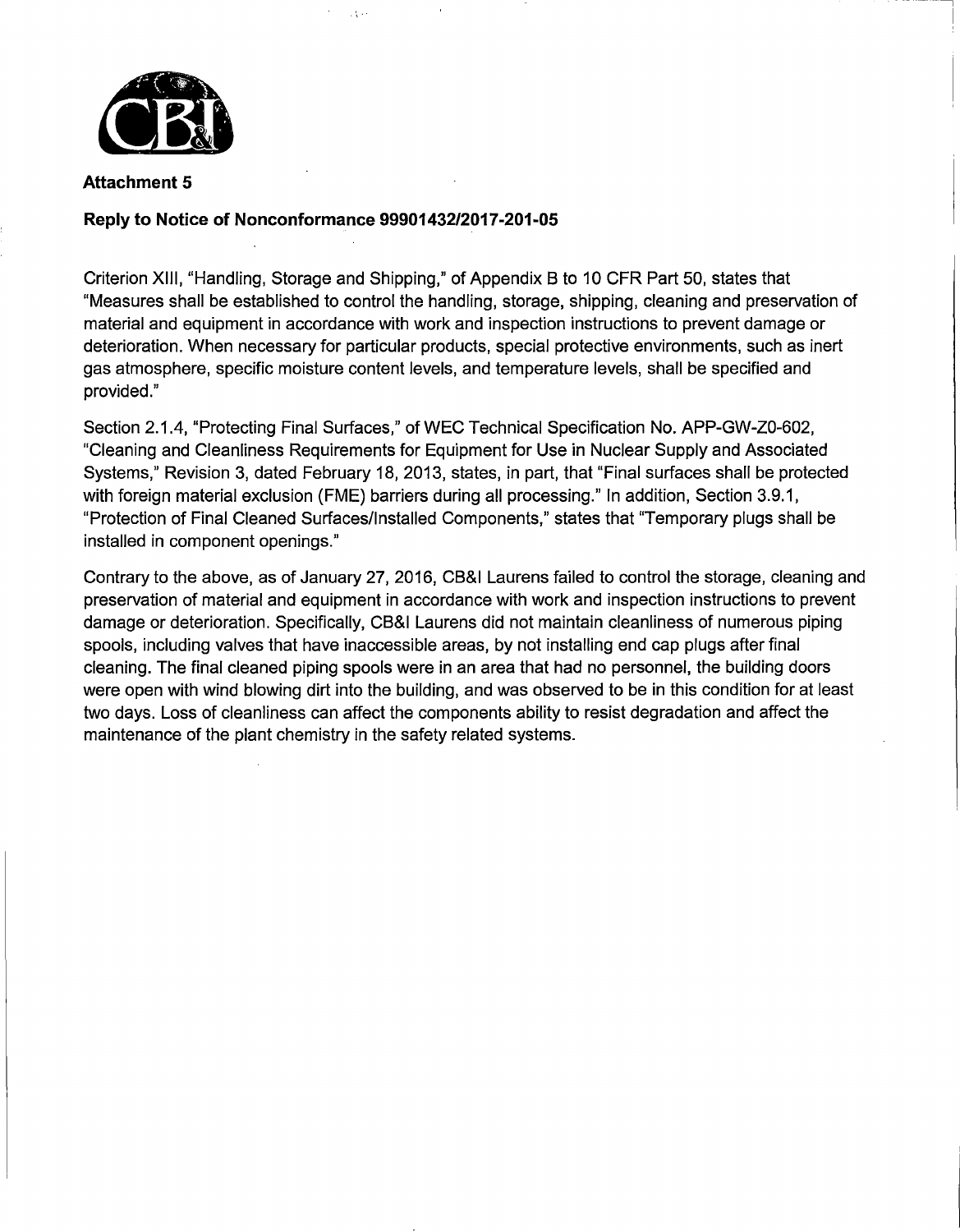

The reason for noncompliance is due to inadequate procedural guidance to address capping. The procedure and Job Instructions (JI) only addressed capping prior to shipping after final cleaning inspection was performed.

## **Corrective actions taken**

CB&I Laurens issued a corrective action report (CAR-2017-062) to address this issue in further detail. The procedure in question has been revised to ensure capping is performed immediately after cleaning and the material is maintained with caps installed. Immediate training of cleaning/coating personnel and QC also performed to new requirements and to ensure that they are aware that capping is to be established and maintained immediately after final cleaning.

Completed spool capping has been added to the CB&I Laurens surveillance schedule to be surveilled at a monthly interval.

## **Corrective actions that will be taken**

The remaining cleaning procedures are to be revised to ensure capping is being performed immediately after cleaning.

## **Date when full compliance will be achieved**

It is expected that full compliance will be achieved by May 31, 2017, when the remaining procedure revisions are completed.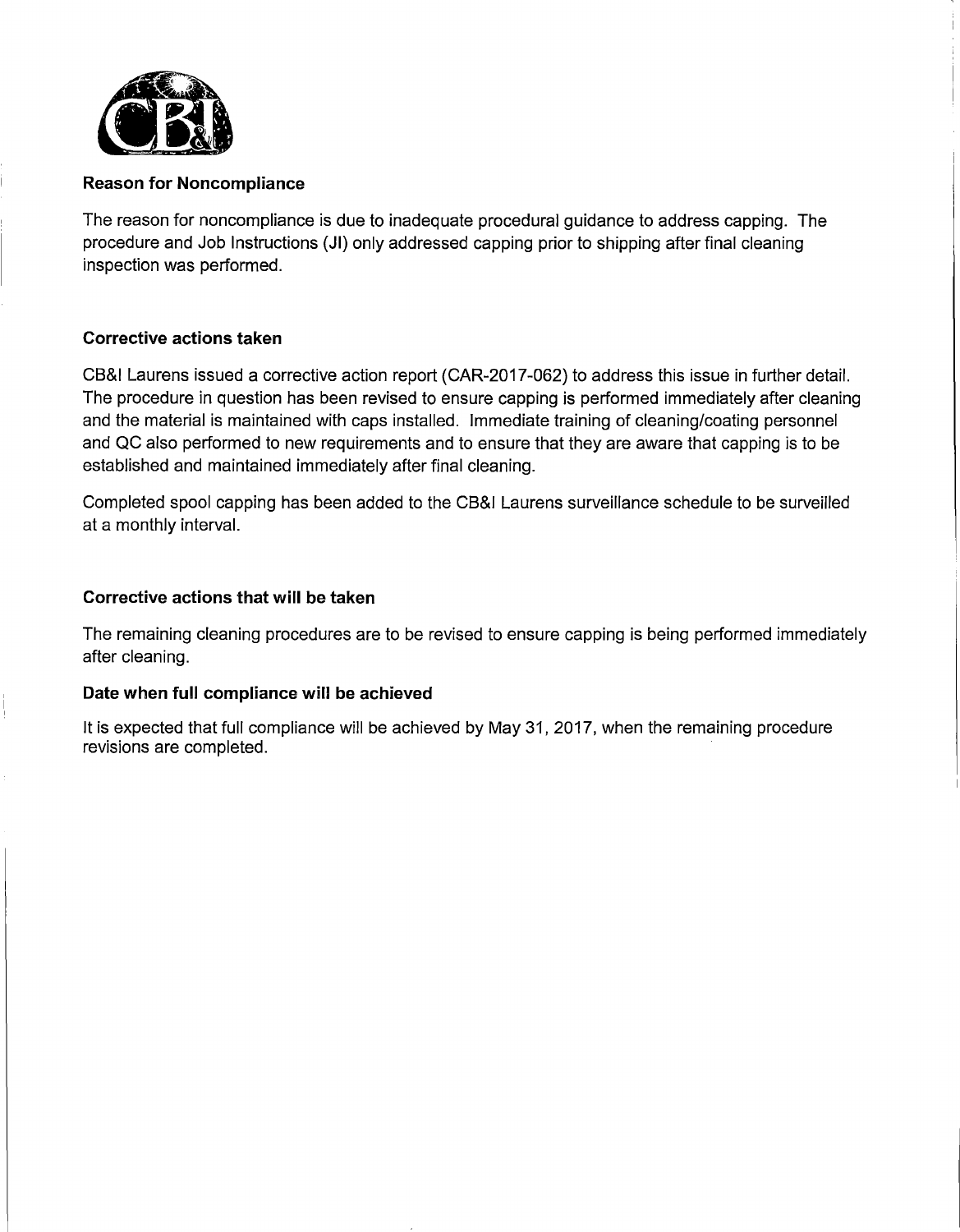

## **Reply to Notice of Nonconformance 99901432/2017-201-06**

Criterion V, "Instructions, Procedures, and Drawings," of Appendix B to 10 CFR Part 50, states that "Activities affecting quality shall be prescribed by documented instructions, procedures, or drawings, of a type appropriate to the circumstances and shall be accomplished in accordance with these instructions, procedures, or drawings. Instructions, procedures, or drawings shall include appropriate quantitative or qualitative acceptance criteria for determining that important activities have been satisfactorily accomplished.

Section 2.3.12 of CB&I Lauren's Procedure BFS-NWC-1 AD, states that "The Bay Foreman is responsible for the recording of the heat/lot number of the welding materials used for a specific weld joint in the applicable spaces on the shop traveler."

In addition, Section 8.4.9.4 of CB&I Laurens Quality Assurance Manual CBIL-QAM-001, Revision 25, dated April 19, 2016, states that "The welder shall record their identification symbol, WPS [weld procedure specification] number and revision number, filler metal heat number, and date in the applicable spaces on the shop traveler."

Contrary to the above, as of January 27, 2016, CB&I Laurens failed to assure procedures had appropriate acceptance criteria to accomplish activities and had been implemented by trade personnel. Specifically, a welder did not document the required information in the shop traveler while welding on piping spool No. SV4-RCS-PLW-038 for VEGP Unit 4 on both current and previous work. The information the welder failed to record as required by procedure BFS-NWC-1 included the welder identification, filler metal heat number and weld procedure specification used. The welder and shop foreman noted that he was required to record this information on the traveler for current and past dates. Not recording the required information may lead to lack of traceability of the material used (i.e., different filler metal or heat numbers).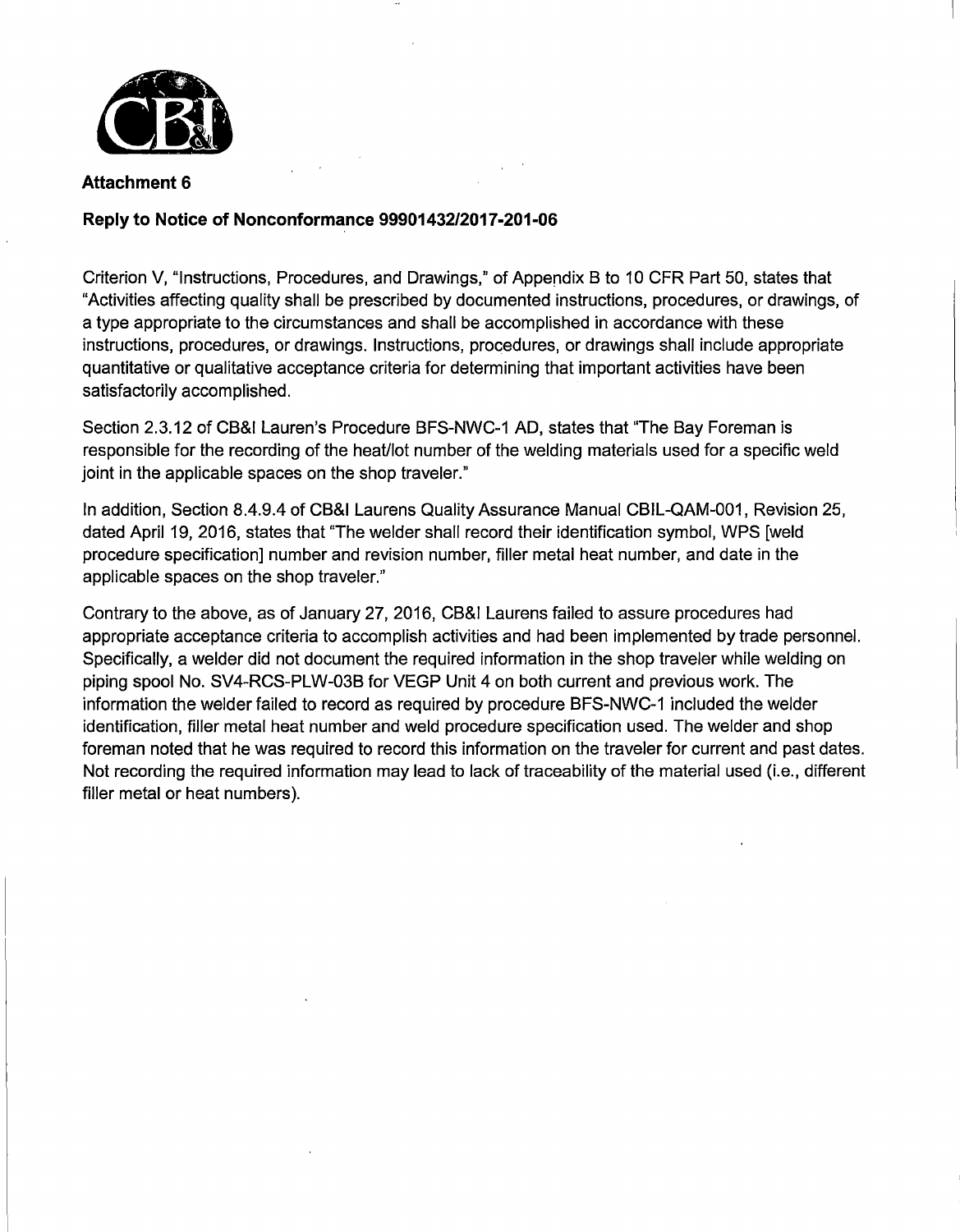

The reason for this noncompliance was due to inadequate procedural guidance. The Quality Assurance Manual (QAM) provides direction to perform logging when weld was complete although the QAM did not address situations in which more than one day or shift would be needed to complete a weld joint.

#### **Corrective actions taken**

CB&I Laurens issued a corrective action report (CAR-2017-025) to address the issue at the time the issue was identified by the NRC Inspectors. Immediate actions also included the creation of procedure guidance to define shop traveler implementation, immediate training with shop personnel to address logging of daily activities through the use of continuation sheets to the shop traveler weld logging data. Additionally, surveillance of logging activities was performed in the shop following the implementation of the immediate actions to gauge the effectiveness of these actions.

This issue does not bring any welding performed into question, but does identify the need to improve and maintain status of work performed on the shop traveler.

#### **Corrective actions that will be taken**

Issuance of a newly created procedure and the training of applicable personnel.

-·,, .·

Update surveillance schedule to perform surveillance of weld logging activities to ensure issue is corrected.

## **Date when full compliance will be achieved**

It is expected that full compliance will be achieved when the issuance of the procedure and the training are complete. This is planned to be completed by April 28, 2017.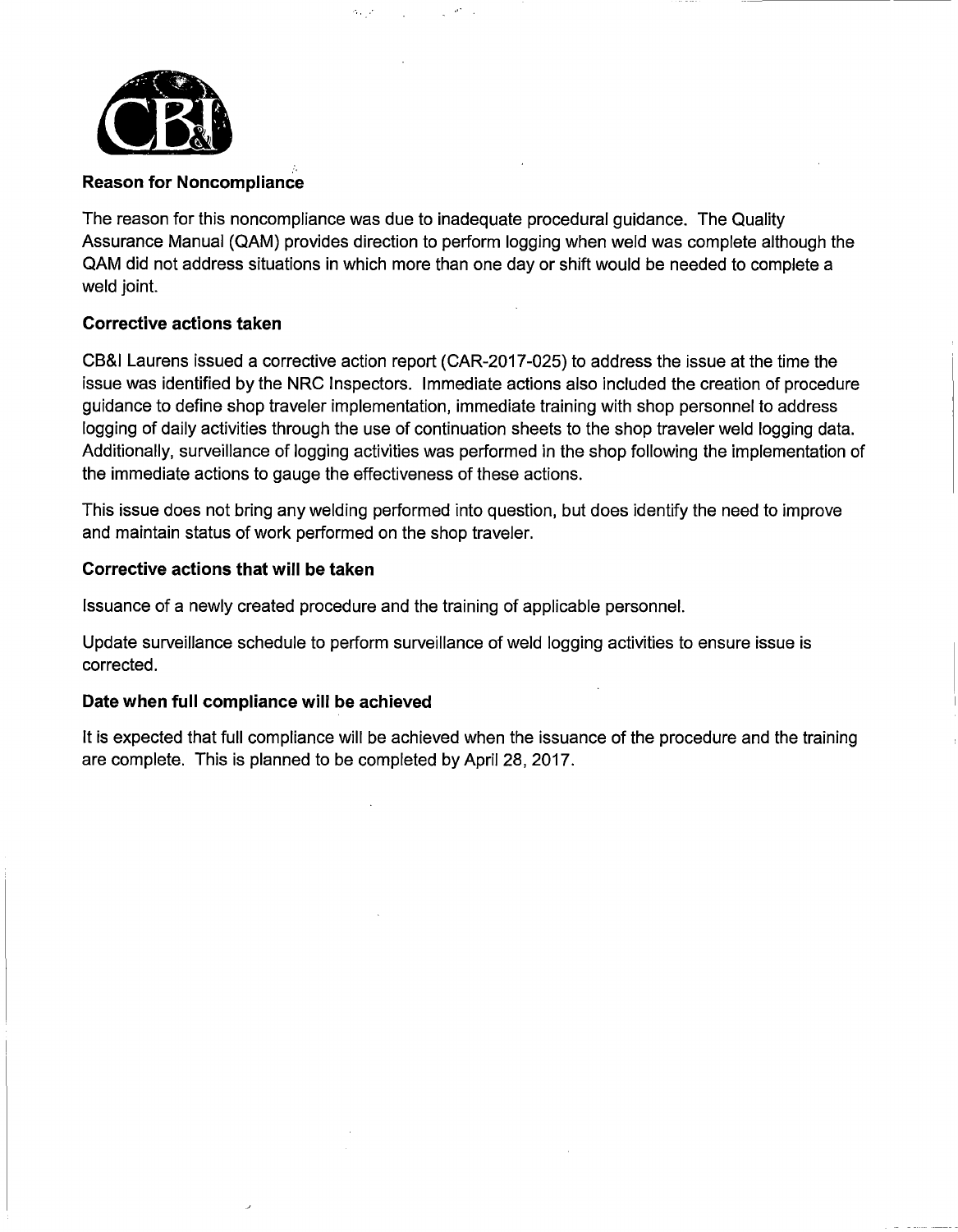

#### **Reply to Notice of Nonconformance 99901432/2017-201-08**

 $\mathfrak{p}_\ast\colon\mathbb{R}^n\to\mathbb{R}^n$  .  $\mathfrak{p}_\ast\colon\mathbb{R}^n\to\mathbb{R}^n$ 

Criterion XVI, "Corrective Action," of Appendix B to 10 CFR Part 50, states, in part, that "Measures shall be established to assure that conditions adverse to quality, such as failures, malfunctions, deficiencies, deviations, defective material and equipment, and nonconformance's are promptly identified and corrected."

Section 16.2.8.1 of CBIL-QAM-001 states that "The implementation of corrective action for significant conditions adverse to quality shall be verified and shall be assessed to determine its effectiveness." In addition, Section 16.2.8.3 states that "After verification of completion of corrective action, follow-up reviews, surveillance, or auditing shall be performed to determine whether actions taken have been and continue to be effective. When corrective actions have not been effective, further analysis shall be performed to identify and correct the cause. In addition, the problem shall receive escalated management attention."

Contrary to the above, as of January 27, 2017, CB&I Laurens failed to correct conditions adverse to quality. Specifically, CB&I Laurens closed its corrective/preventive action requests (C/PARs) Nos. 533 and 534 without adequately implementing the corrective actions to address Notice of Nonconformance (NON) 99901432/2015-201-03 from the 2015 NRC Inspection Report No. 99901432/2015-201. In response to NON 99901432/2015-201-03, CB&I Laurens initiated C/PARs Nos. 533 and 534 to address their failure to establish adequate measures for source evaluation and selection of contractors and subcontractors as demonstrated through the following examples:

- 1. The corrective actions implemented by CB&I Laurens for the evaluation and selection of the commercial services provided by Wyman Gordon Pipe and Fittings(WGPF) for the procurement of piping included CB&I Laurens qualifying WGPF to work under CB&I Laurens' quality assurance program. The NRC inspection team noted that WGPF procured the calibration services of their measuring and test equipment (M&TE) from a commercial sub-supplier. However, CB&I Laurens did not perform any additional oversight activities that would provide reasonable assurance that the M&TE was adequately controlled, calibrated, and adjusted at specified periods to maintain accuracy within necessary limits.
- 2. The corrective actions implemented by CB&I Laurens for the evaluation and selection of the commercial services provided Pinson Valley Heat Treating (PVHT) for the procurement of heat treating services included performing a commercial-grade survey as part of CB&I Laurens' commercial-grade dedication of PVHT, however, CB&I Laurens did not verify that certain critical characteristics identified in the technical evaluation for calibration services were adequately controlled. CB&I Laurens' commercial-grade survey of PVHT did not verify that they had imposed and verified the necessary controls on their commercial sub-suppliers for the calibration of PVHT's M& TE. CB&I Laurens did not perform any additional verification or acceptance activities to ensure that the identified critical characteristics were adequately controlled and the components would perform their intended safety function.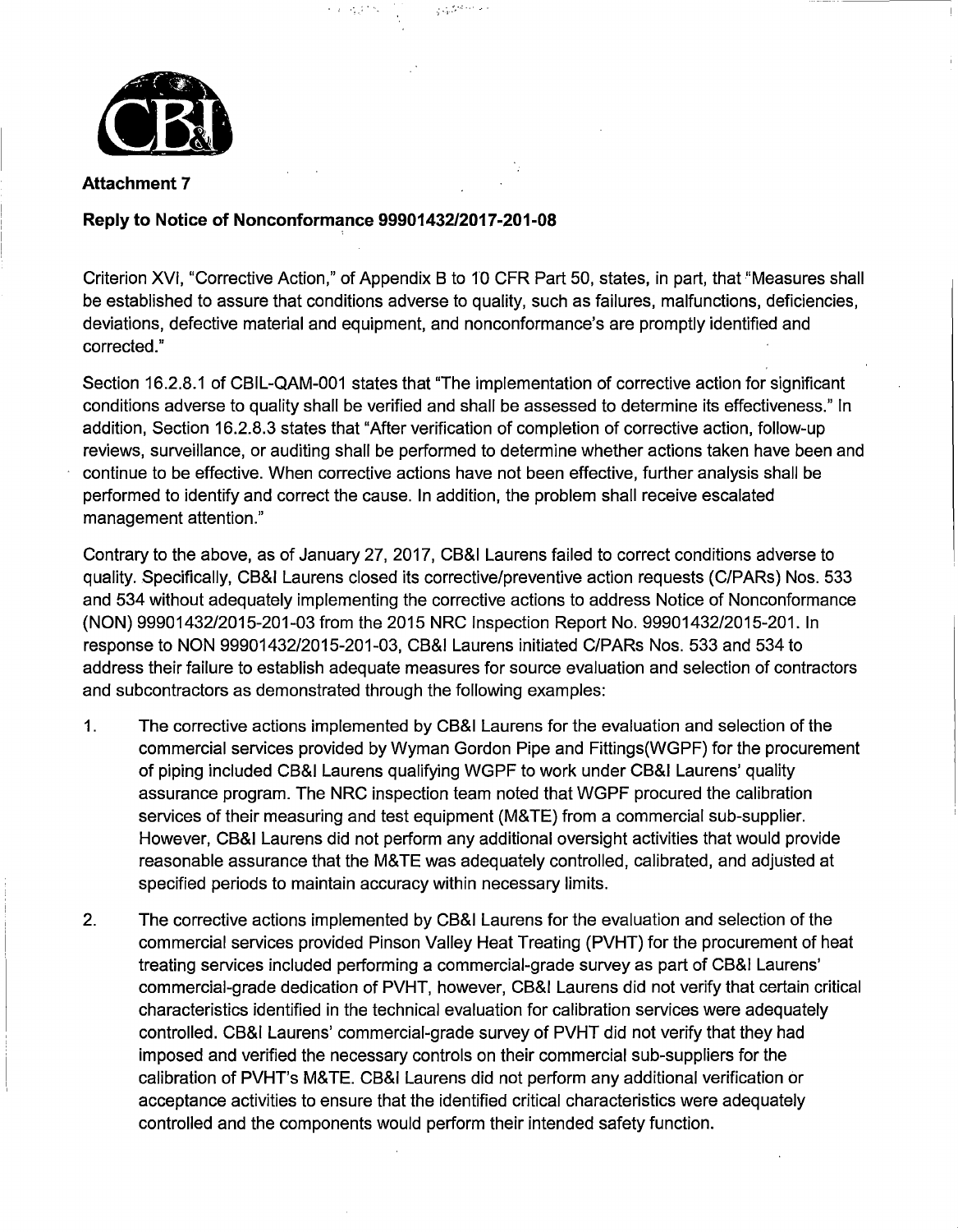

The cause of this issue was an improper implementation of the commercial grade dedication process in that the correlation between the criticality of the operation was adequately considered in preparation of the critical characteristics.

## **Corrective actions taken**

CB&I Laurens issued a corrective action report (CAR-2017-031) to address the issue at the time that the issue was identified by the NRC. An immediate review was conducted to identify all service suppliers that may be using sub-supplied services with no other suppliers identified.

## **Corrective actions that will be taken**

Calibration services being used by the two noted suppliers will be procured by CB&I Laurens through the use of qualified suppliers to ensure that the proper flow down of safety related requirements is achieved.

Training and guidance will be provided to those individuals who select and qualify commercially dedicated services to ensure future compliance. It should be noted that there are only two personnel now involved in dedication activities, supported by review and approval by client for dedication plans. Also, no further commercial suppliers or services are anticipated for the remaining scope of the project.

## **Date when full compliance will be achieved**

It is expected that full compliance will be achieved by June 15, 2017.